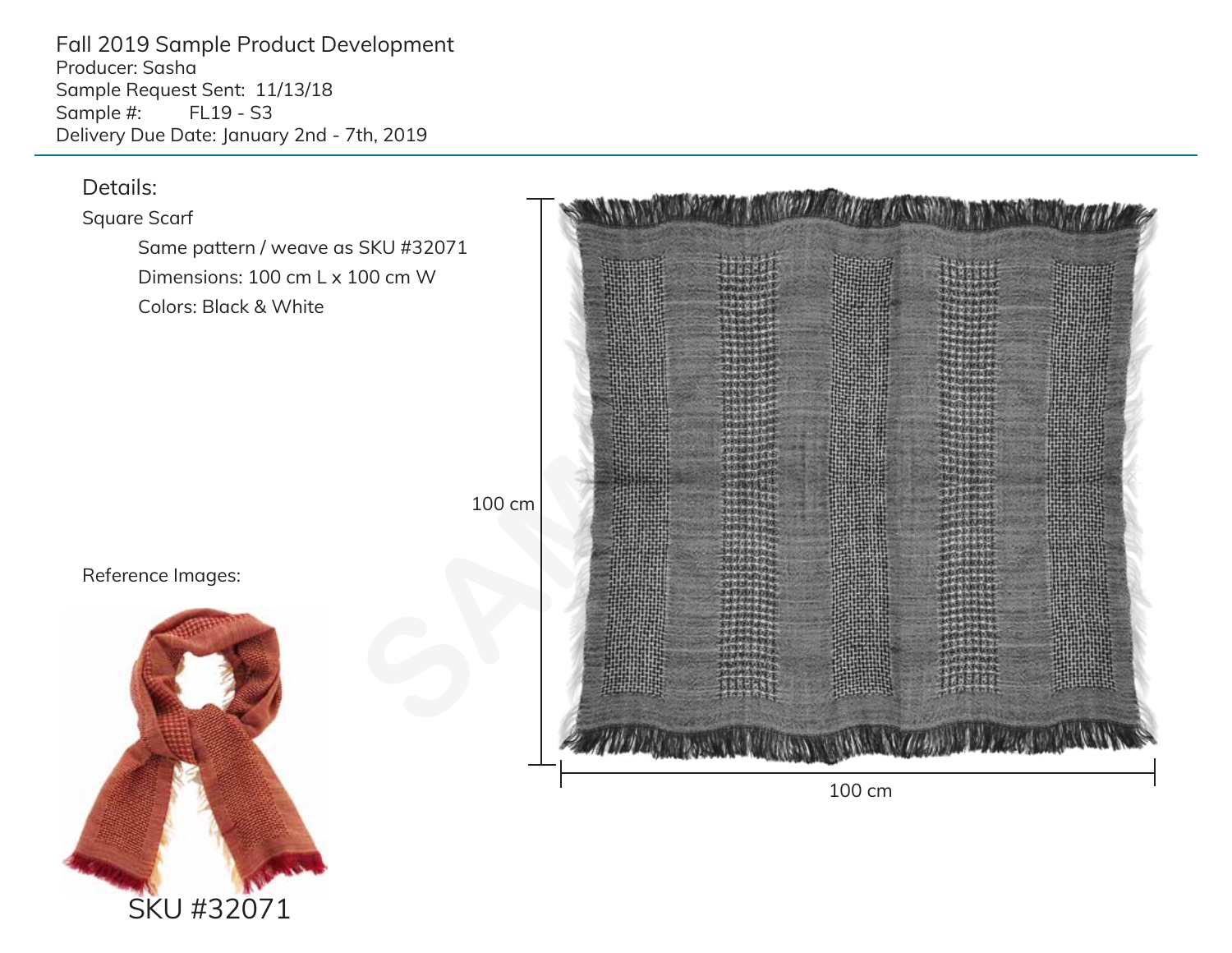Fall 2019 Sample Product Development Producer: Sasha Sample Request Sent: 11/13/18<br>Sample #: FL19 - S9 Sample #: Delivery Due Date: January 2nd - 7th, 2019

### Details:

#### Burgundy Stripe Ruana

#### Dimensions:

- Center back to bottom hem length 78 cm
- Center back to front hem 75 cm
- Underarm side seam back width 85 cm L
- Arm hole opening 30 cm L

Fabric: See Sasha Sample below

Fringe hem on bottom



Back View



### Reference Images:



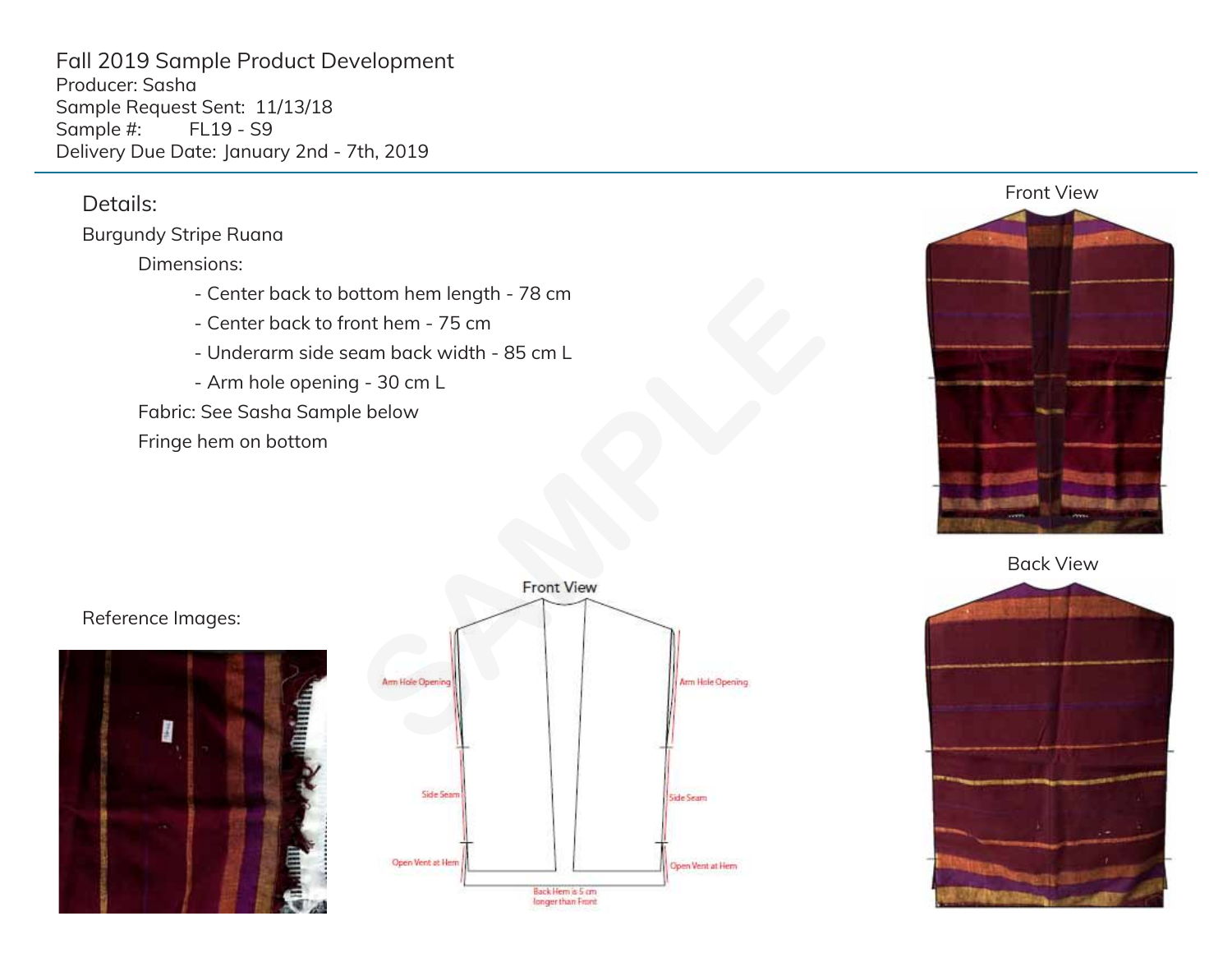Fall 2019 Sample Product Development Producer: Sasha Sample Request Sent: 11/13/18 Sample #: Delivery Due Date: January 2nd - 7th, 2019

## Details:

Crewelwork Tote Bag Same size / shape / interior as SKU #32365 Antique Brass Hardware See crewel design shown to right

#### Reference Images:





Sasha Sample for Crewel Reference